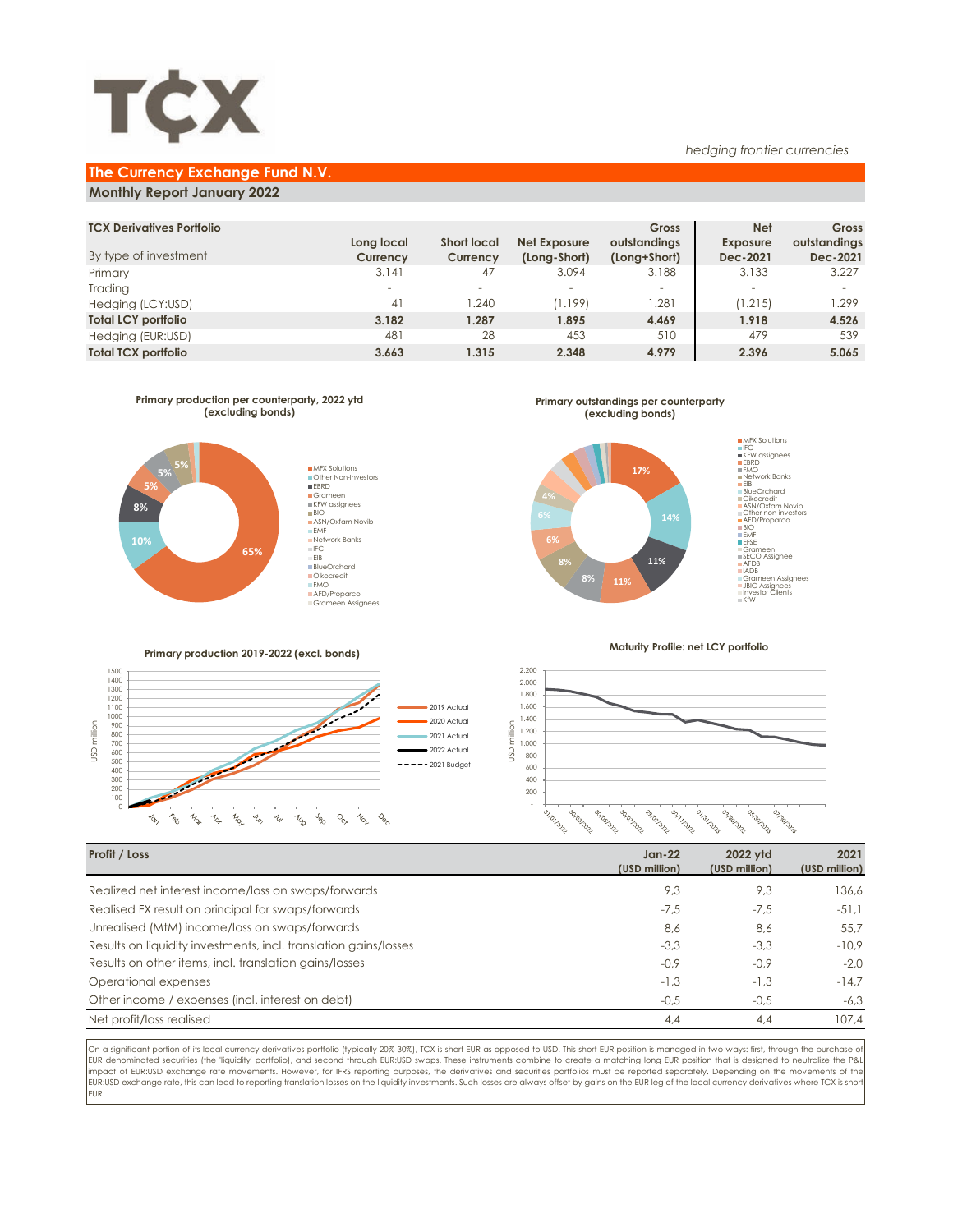

# **The Currency Exchange Fund N.V. Monthly Report January 2022**



#### **TCX Net Asset Value per A-Share**

| <b>NAV performance</b>           | $Jan-22$<br>(USD million) | 2022 vtd<br>(USD million) | $Jan-22$<br>(USD/share) |
|----------------------------------|---------------------------|---------------------------|-------------------------|
|                                  |                           |                           |                         |
| NAV at start of period           | 829.2                     | 829.2                     | 787.503                 |
| P/L in period                    | 4,4                       | 4,4                       | 4.158                   |
| Issuance & redemptions in period | 0.0                       | 0.0                       | $\Omega$                |
| Distributions to shareholders    | 0.0                       | 0.0                       | 0.0                     |
| NAV at end of period             | 833,6                     | 833.6                     | 791.660                 |

| VaR and capital efficiency                                                | $Jan-22$ | $Dec-21$ | <b>Dec-21</b> |
|---------------------------------------------------------------------------|----------|----------|---------------|
| Market risk exposure (USD million)                                        | 93.9     | 92.7     | 92.7          |
| Market risk exposure (% of net notional exposure)                         | 4,9%     | 4.8%     | 4,8%          |
| Available Capital (USD million)                                           | 1.196.7  | 1.194.0  | 1.194.0       |
| Risk Weighted Assets (USD million)                                        | 4.411.7  | 4.365.3  | 4.365,3       |
| Capital / Risk Weighted Assets (Capital Ratio)                            | 27%      | 27%      | 27%           |
| Available Capital cushion (capital in excess of 14% minimum, USD million) | 579.1    | 582.8    | 582.8         |
| Available Capital cushion (as percent of Available Capital)               | 48%      | 49%      | 49%           |
| Available Liquidity (USD million)                                         | 1.140,4  | 1.142.9  | 1.142,9       |
| Diversified 12m FX stress test (USD million)                              | 224.9    | 223.0    | 223.0         |
| Available Capital/Diversified 12m FX stress test (USD million)            | 5,3      | 5,4      | 5,4           |
| Undiversified 12m FX stress test (USD million)                            | 750.6    | 736.4    | 736.4         |
| Available Capital / Undiversified 12m FX stress test (USD million)        | 1,6      | 1,6      | 1,6           |
| Ratio Undiversified/Diversifed stress test                                | 3.34     | 3.30     | 3.30          |